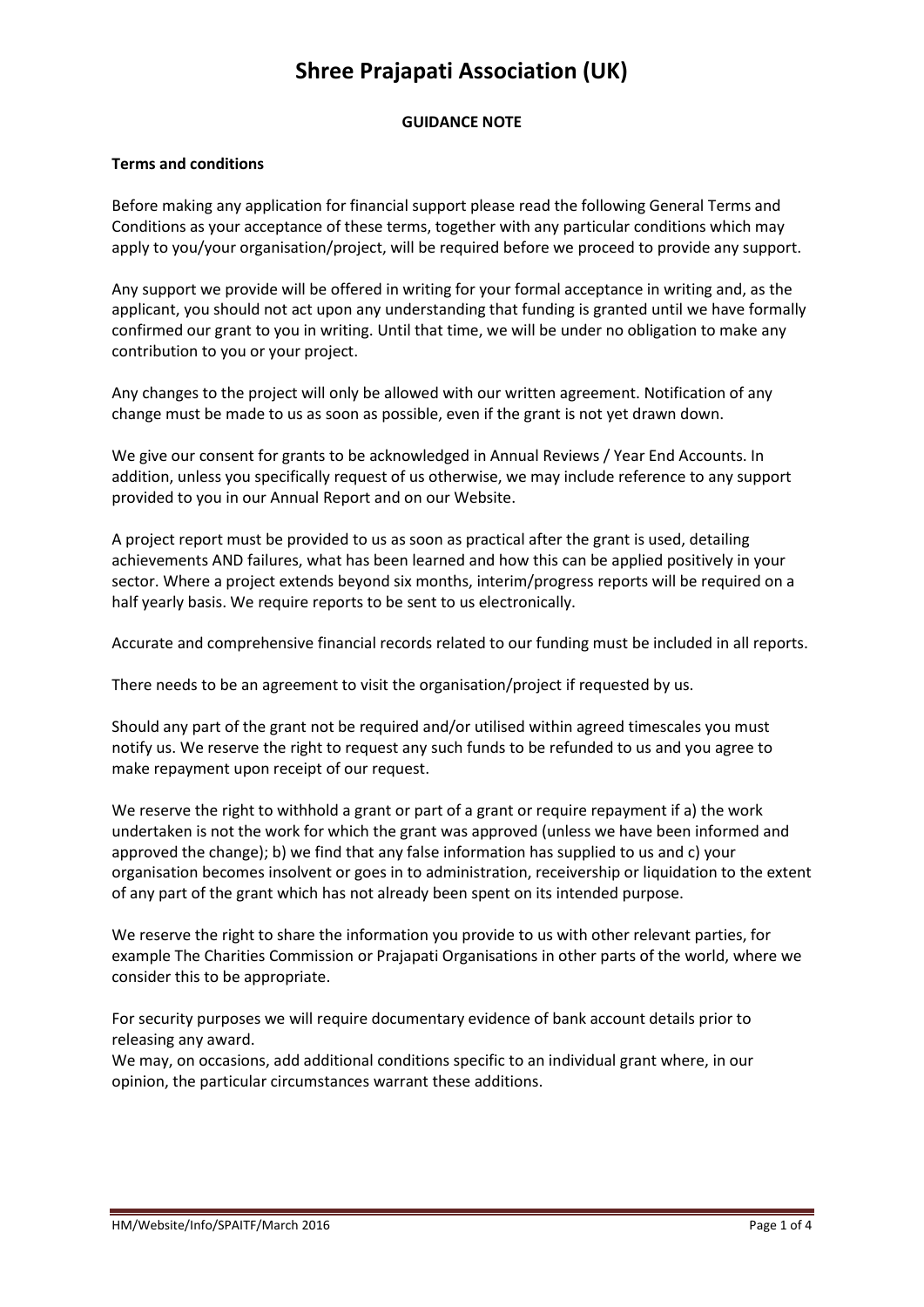# **Shree Prajapati Association (UK)**

### **Privacy**

**Shree Prajapati Association (UK) (SPA)** is committed to safeguarding your privacy online. We use the information we collect about you to help us understand more about how our site is used and to be able to send you communications about SPA that may be of interest to you, either electronically or otherwise. The 'personally identifiable information' is information that enables us to identify you, such as your email address, name, title, and address.

Please read the following policy to understand how your personal information will be treated. This policy may change from time to time so please check back periodically.

## **1. What personally identifiable information does SPA collect from me?**

Like many websites, SPA uses cookies in order to provide you with a more personalised web service.

A cookie is a text-only string of information that we pass to your computer's hard disk through your web-browser so that the website can remember who you are. Cookies cannot be used by themselves to identify you.

A cookie will typically contain the name of the domain from which the cookie has come, the "lifetime" of the cookie, and a value, usually a randomly generated unique number. For more information about cookies, please see www.allaboutcookies.org.

We use session type cookies on our website: which are temporary cookies that remain in the cookies file of your browser until you leave the site;

If you do not wish to receive cookies you can easily modify your web browser to refuse cookies, or to notify you when you receive a new cookie. However, you may not be able to use all the interactive features of our site if cookies are disabled, and so in order to enjoy the SPA site to the full, we recommend that you leave them switched on.

#### **Instructions on how to stop cookies being installed on your browser.**

#### **2. How does SPA use my information?**

SPA uses the information we collect about you to help us with understanding more about how our site is used.

#### **3. Who is collecting your information?**

When you are on the SPA website and are asked for personal information, you are sharing that information with SPA alone unless stated otherwise.

#### **4. With whom does SPA share your information?**

As a general rule, SPA will not disclose any of your personally identifiable information, except when we have your permission or under special circumstances, such as when we believe in good faith that the law requires it.